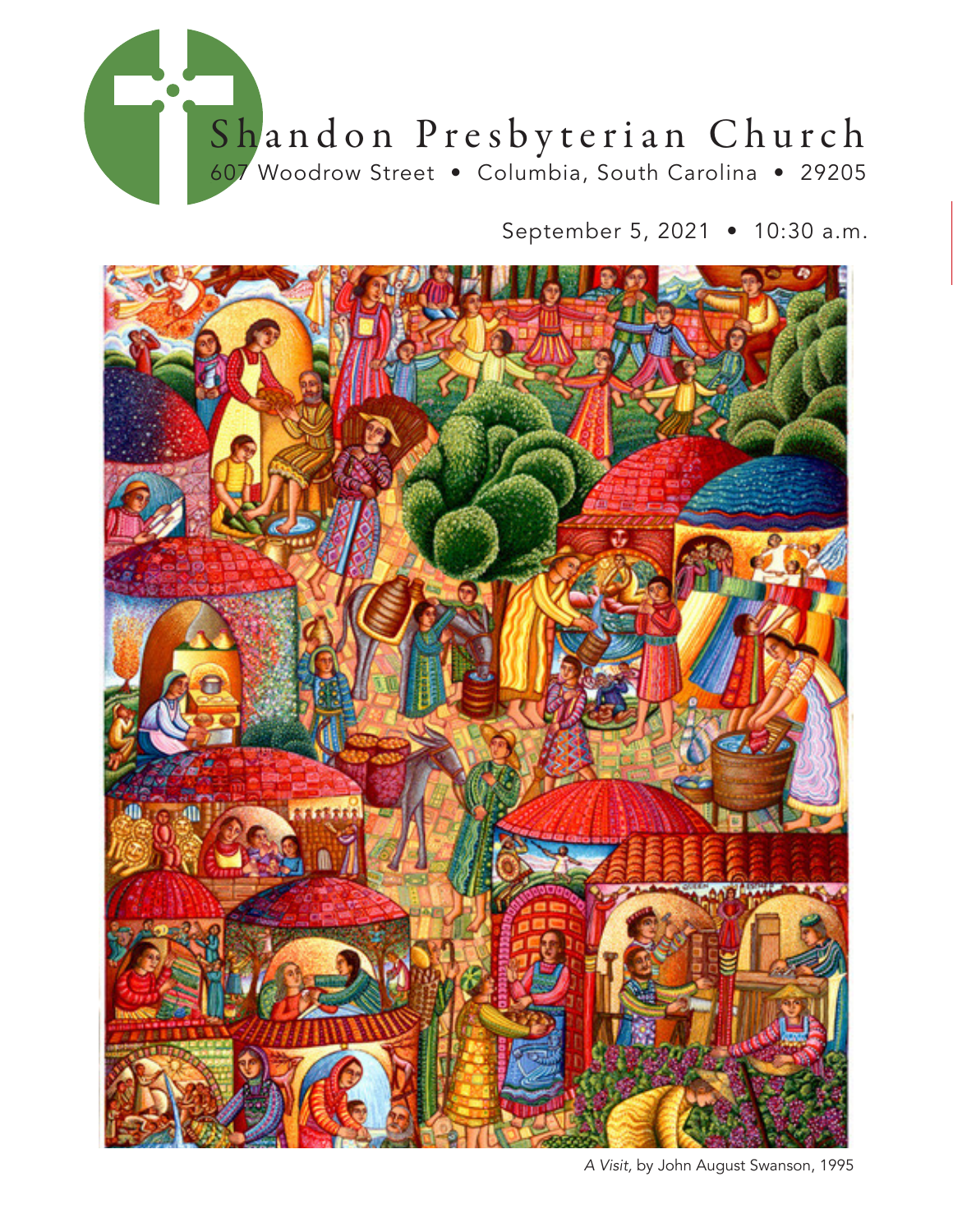### Welcome to Shandon Presbyterian Church

Whether you are a first-time visitor or a long-time member, you have made us better by being with us in worship today.

Every week, our service begins with a word of welcome. We take this seriously. Just as God welcomes all, so, too, do we strive to be a community as diverse and hospitable as God's kingdom. We don't all look alike or act alike or think alike. We come from different backgrounds, we bring different questions, and we carry different burdens. But every Sunday, we come together and worship the same God.

Our worship style is traditional and true to our Reformed heritage. We also seek to bring our faith into conversation with the world around us and the events of our lives. We strive to follow what Jesus calls the first and greatest commandment: "to love the Lord, your God, with all your heart, and all your soul, and all your mind, and all your strength, and to love your neighbor as yourself."

It is our hope and our prayer that you will experience something personal and relevant this morning: a word of hope, a call to action, a spark of faith, a deeper relationship with God. It is also our hope that you would feel connected to this family of faith. If we can help you find your way, please let us know. Opportunities abound with classes, events, and small groups, but we also know that sometimes, a one-on-one conversation is best.

Currently, our services are adapted to ensure one another's safety as best we know how — especially our young children who aren't yet able to be vaccinated against COVID-19. When we baptize a child here, we promise to help care for and nurture them. We take those promises seriously. Of course, online worship continues.

We hope this communicates how each one of you matters deeply to us and how there is always a place for you here.

Welcome home.

Jenny

Rev. Jenny Senior Pastor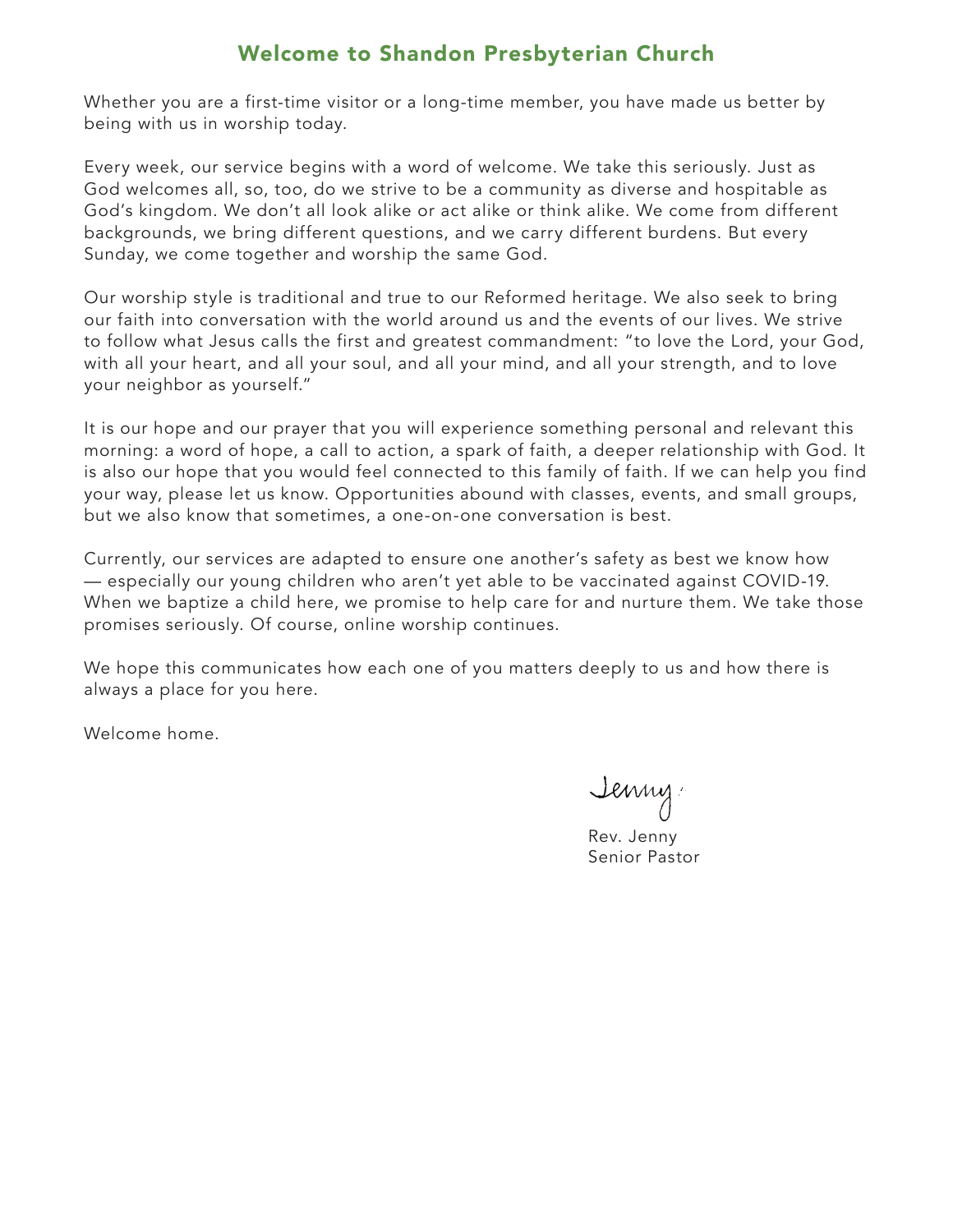# Gathering Around the Word

| Prelude | John Maynard,<br>handbells                | Meditation on Beach Spring<br>BY JOHN MAYNARD                                                                                                                                                                                                                                                                                                     |
|---------|-------------------------------------------|---------------------------------------------------------------------------------------------------------------------------------------------------------------------------------------------------------------------------------------------------------------------------------------------------------------------------------------------------|
|         | Welcome<br>Hannah Ratliff                 |                                                                                                                                                                                                                                                                                                                                                   |
|         | Call to Worship                           | God gathers us together,<br>in feast and famine, celebration and lament.<br>The Spirit gathers us together,<br>through distance and time,<br>in the great communion of saints.<br>Christ gathers us together,<br>searching for new life and possibility.<br>Let us worship the living God<br>who gathers us into community!                       |
|         | * Hymn 509                                | All Who Hunger, Gather Gladly<br><b>HOLY MANNA</b>                                                                                                                                                                                                                                                                                                |
|         | Call to Confession<br>Rev. Jenny McDevitt |                                                                                                                                                                                                                                                                                                                                                   |
|         | Prayer of Confession                      | O God, it is hard for us to let go most times,<br>and the squeeze we exert<br>garbles us and gnarls others.<br>So, loosen our grip a bit<br>on the good times,<br>on the moments of sunlight, and star shine, and joy,<br>that the thousand graces they scatter as they pass<br>may nurture growth in us<br>rather than turn to brittle memories. |
|         |                                           | Loosen our grip<br>on those grudges and grievances we hold so closely,<br>that we may risk exposing ourselves<br>to the spirit of forgiving and forgiveness<br>that changes things,<br>and resurrects dreams and courage.                                                                                                                         |
|         |                                           | Loosen our grip on our fears,<br>that we may be released a little into humility<br>and into an acceptance of our humanity. (Silent prayer)                                                                                                                                                                                                        |
|         |                                           |                                                                                                                                                                                                                                                                                                                                                   |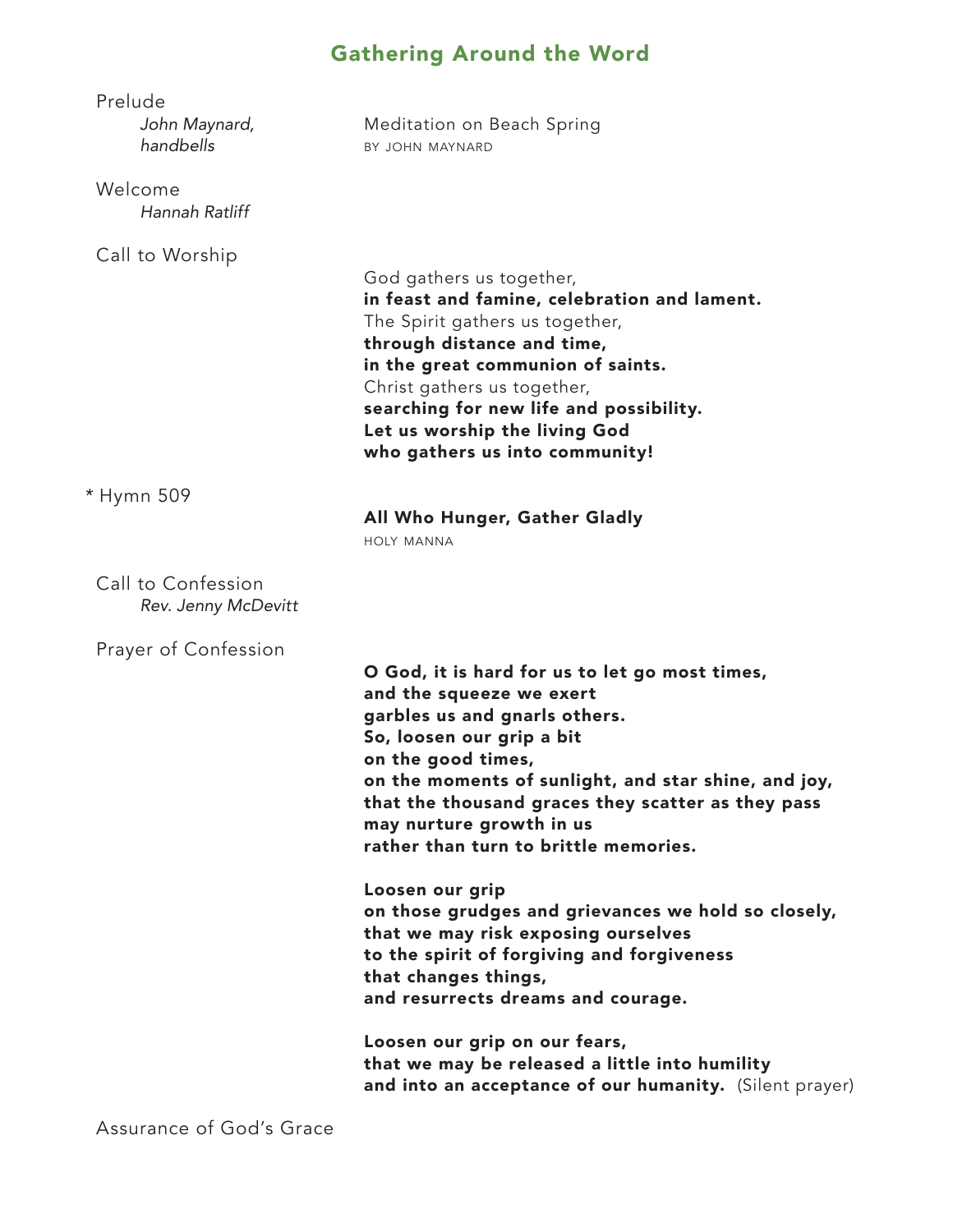Passing of the Peace

The peace of our Lord Jesus Christ be with you! And also with you!

## Proclaiming the Word

The Word with Children

 Prayer for Illumination *Wayne Bryan* 

Scripture Reading

Ecclesiastes 4:7-12

Again, I saw vanity under the sun: the case of solitary individuals, without sons or brothers; yet there is no end to all their toil, and their eyes are never satisfied with riches. "For whom am I toiling," they ask, "and depriving myself of pleasure?" This also is vanity and an unhappy business. Two are better than one, because they have a good reward for their toil. For if they fall, one will lift up the other; but woe to one who is alone and falls and does not have another to help. Again, if two lie together, they keep warm; but how can one keep warm alone? And though one might prevail against another, two will withstand one. A threefold cord is not quickly broken.

> This is the Word of God for the people of God. Thanks be to God.

| Sermon                             |                                                                                                                                                                                                 |  |
|------------------------------------|-------------------------------------------------------------------------------------------------------------------------------------------------------------------------------------------------|--|
| Hannah Ratliff                     | Community, Toil, and Friendship                                                                                                                                                                 |  |
|                                    | <b>Responding to the Word</b>                                                                                                                                                                   |  |
| Anthem                             |                                                                                                                                                                                                 |  |
| Johnnie Felder,                    | If I Can Help Somebody                                                                                                                                                                          |  |
| tenor                              | ARR. NATHAN CARTER                                                                                                                                                                              |  |
|                                    | If I can help somebody as I pass along,<br>if I can cheer somebody with a word or song,<br>if I can show somebody he is traveling wrong,<br>then my living shall not be in vain.                |  |
|                                    | If I can do my duty as a Christian ought,<br>if I can bring back beauty to a world upwrought,<br>if I can spread love's message that the master taught,<br>then my living shall not be in vain. |  |
| The Sacrament of the Lord's Supper |                                                                                                                                                                                                 |  |

ment of the Lord's Suppe

Invitation to the Table

The Great Prayer of Thanksgiving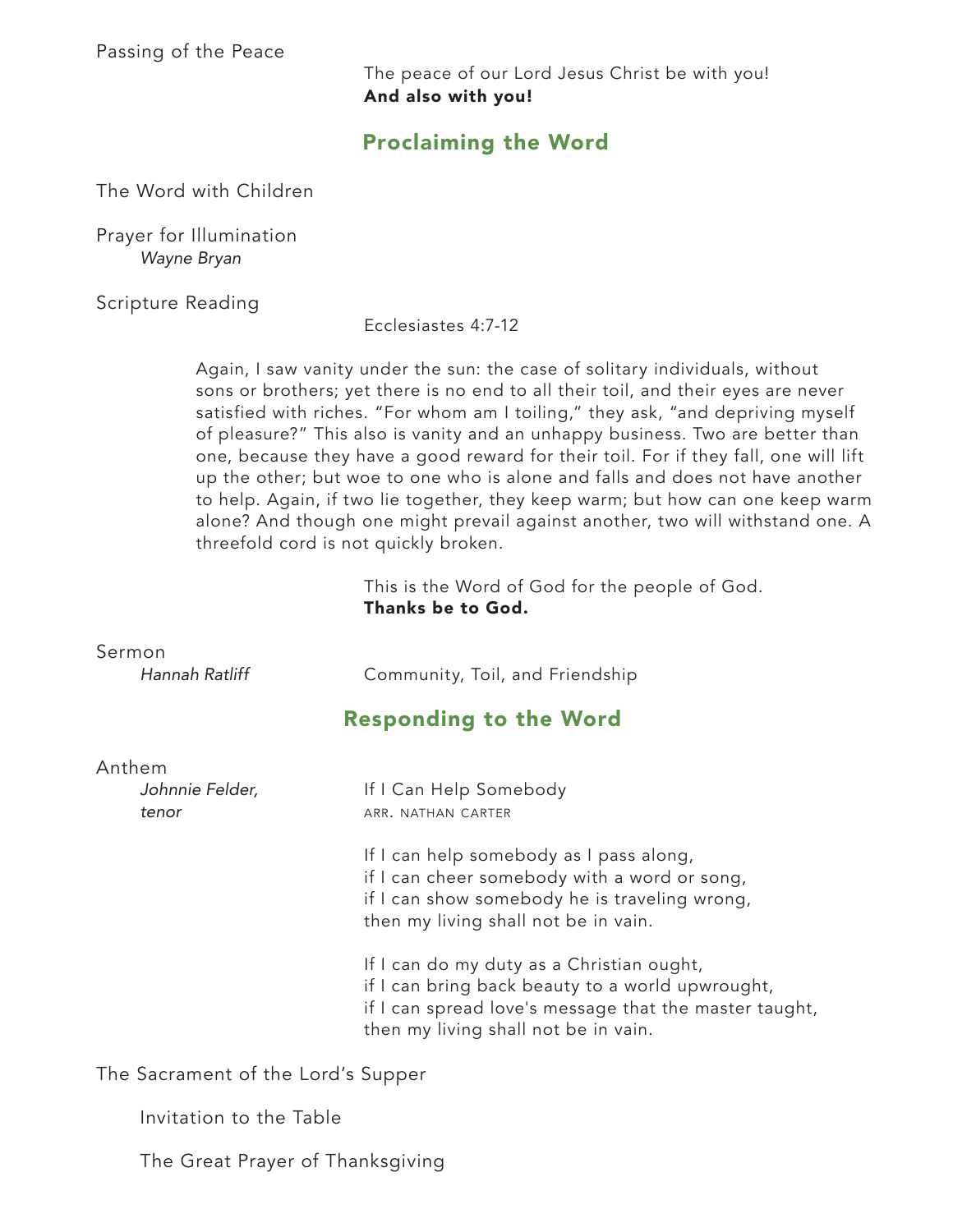The Lord's Prayer

 Our Father, who art in heaven, hallowed be thy name; thy kingdom come, thy will be done, on earth as it is in heaven. Give us this day our daily bread; and forgive us our debts, as we forgive our debtors; and lead us not into temptation, but deliver us from evil. For thine is the kingdom, and the power, and the glory, forever. Amen.

Words of Institution

Communion of the People

Prayer After Communion

Offering Tithes and Gifts

 *Text SHANDONPC to 73256 or visit shandonpresbyterian.org*

*\** Hymn 36

#### For the Fruit of All Creation

ar hyd y nos

\* Benediction

 Postlude *Matthew McCall* Prelude in C

by johann krebs

## Worship Notes

Leading worship today are: John Maynard, Hannah Ratliff, Rev. Jenny McDevitt, Wayne Bryan, Johnnie Felder and Matthew McCall.

The Call to Worship was written by Hannah Ratliff and the Prayer of Confession adapted from Ted Loder's "Loosen My Grip" from *Guerrillas of Grace*.

Following worship, Deacon Karl Heider will receive pastoral concerns and prayer concerns at the entrance to the Memorial Garden.

Join us for lemonade and lemon cookies outside after worship where we can greet each other without masks and see some smiles.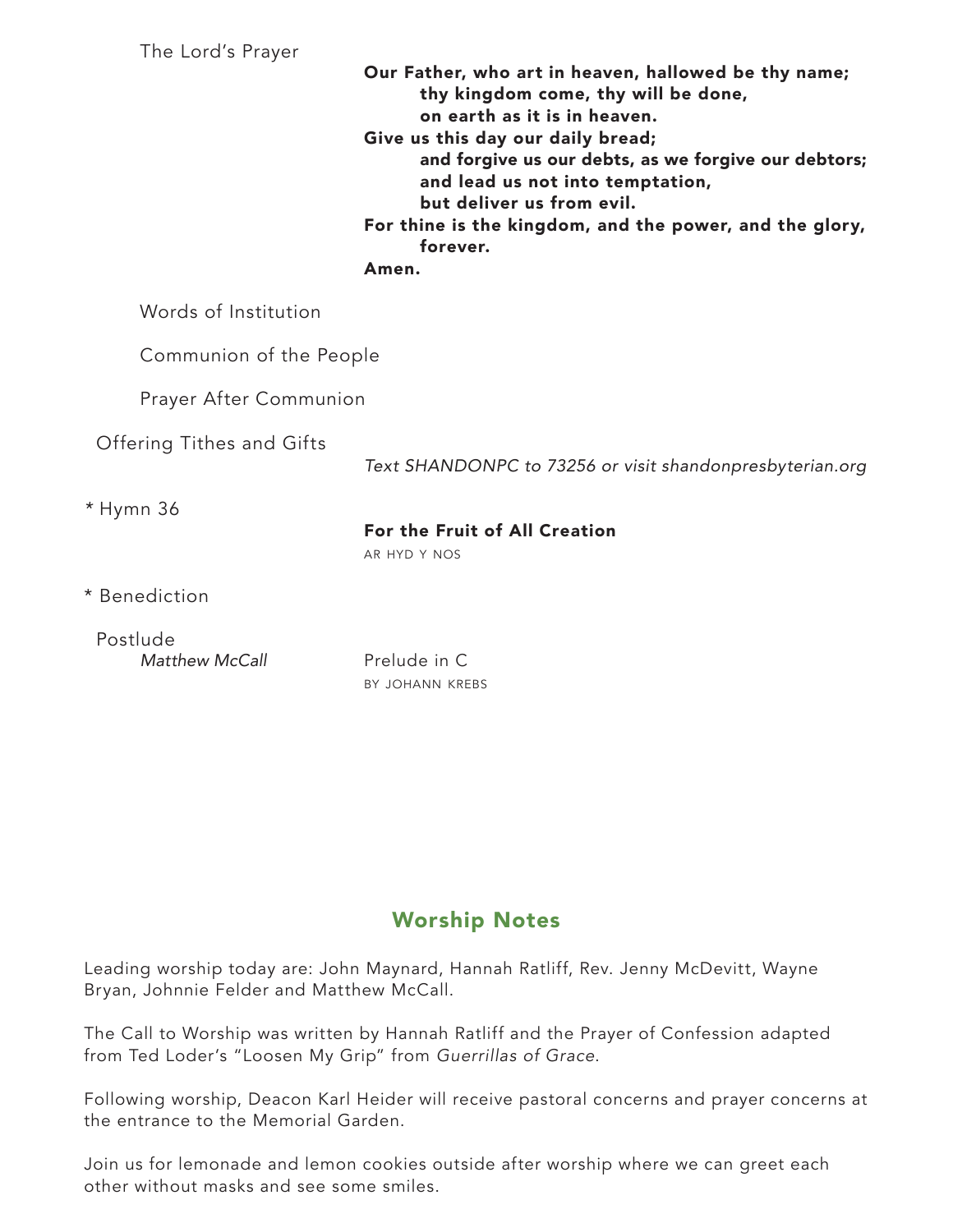#### Announcements

**SENDOFF FOR HANNAH RATLIFF.** Following today's worship service, you are invited to a reception to send off UKirk/Shandon Pastoral Assistant Hannah Ratliff.

**SEASON OF PEACE.** The PC(USA) Season of Peace is a four-week pilgrimage designed to deepen our pursuit of peace. Through daily "Path of Peace" reflections, participants are invited to explore and enhance their commitment to peacemaking, which is the calling of all believers. To take this journey, go to bit.ly/seasonofpeace2021 to subscribe. Reflections will be sent to participants' inboxes from September 5 to October 6, leading up to World Communion Sunday.

RALLY DAY SEPTEMBER 12: DWELL WITH US. Help us kick off a new program year with fellowship, Sunday School and worship. Our theme is based on Revelation 21:3b: "See, the home of God is among mortals. He will dwell with them; they will be his peoples, and God himself will be with them." All ages are invited to gather and enjoy coffee, juice and treats on the front lawn during the Sunday School hour, 9:15-10:15 a.m. We will introduce our Sunday school teachers and share information about our fall educational opportunities. Remember to bring a chair or blanket to sit on. If you plan to join us as we begin a new season together, please take a moment to register using this link: bit.ly/spcrallyday2021. For a list of fall opportunities at Shandon, go to bit.ly/spcfall2021.

SHANDON YOUTH GROUP: JOIN US THIS FALL. Shandon Presbyterian Youth (SPY) is gearing up for a new program year and will host a parent and youth gathering to share more information 5:15-6 p.m. Sunday, September 12, on the front lawn. All youth interested in participating in SPY are invited to attend. Please bring at least one parent with you. You will learn more about SPY, what they do and the fall calendar, as well as trip opportunities for next year. All are welcome; please plan to join us. Look for more information in your email, and if you would like to receive SPY email updates, please contact Molly Spangler, mspangler@shandonpresbyterian.org.

WORSHIP READINESS CLASSES. All first- and second-grade children are invited to join our six-week class about worship this fall. We cover topics such as the order of worship and its meaning, the liturgical year and the sacraments. Worship Readiness is meant to help children with the transition of sitting in worship for the entire service. After completing the class, children first grade and older are then asked to remain in worship instead of going to extended care. Worship Readiness will begin Sunday, September 12, and run through October 17 (during the 10:30 a.m. worship service only). For more details and to let us know your child will be participating, please contact Molly Spangler, mspangler@ shandonpresbyterian.org.

ANNUAL FOOD DRIVE FOR HARVEST HOPE. Shandon's Outreach Ministry invites you to help fill a truck for Harvest Hope Food Bank. We will also be accepting pet food for Senior Resources. Look for the classic Chevy Cheyenne pickup that will be used to collect your nonperishable food donations Saturday and Sunday, September 18-19. Donations also will be accepted in the Harvest Hope collection bin under the portico Sept. 12-17. More information at shandonpresbyterian.org. To volunteer, contact Ryn McCombs, karyn. mccombs@gmail.com.

NEWSLETTER DEADLINE: SEPTEMBER 15. We welcome your news for the October issue of The Spire. Please submit items of interest to the congregation to cward@ shandonpresbyterian.org.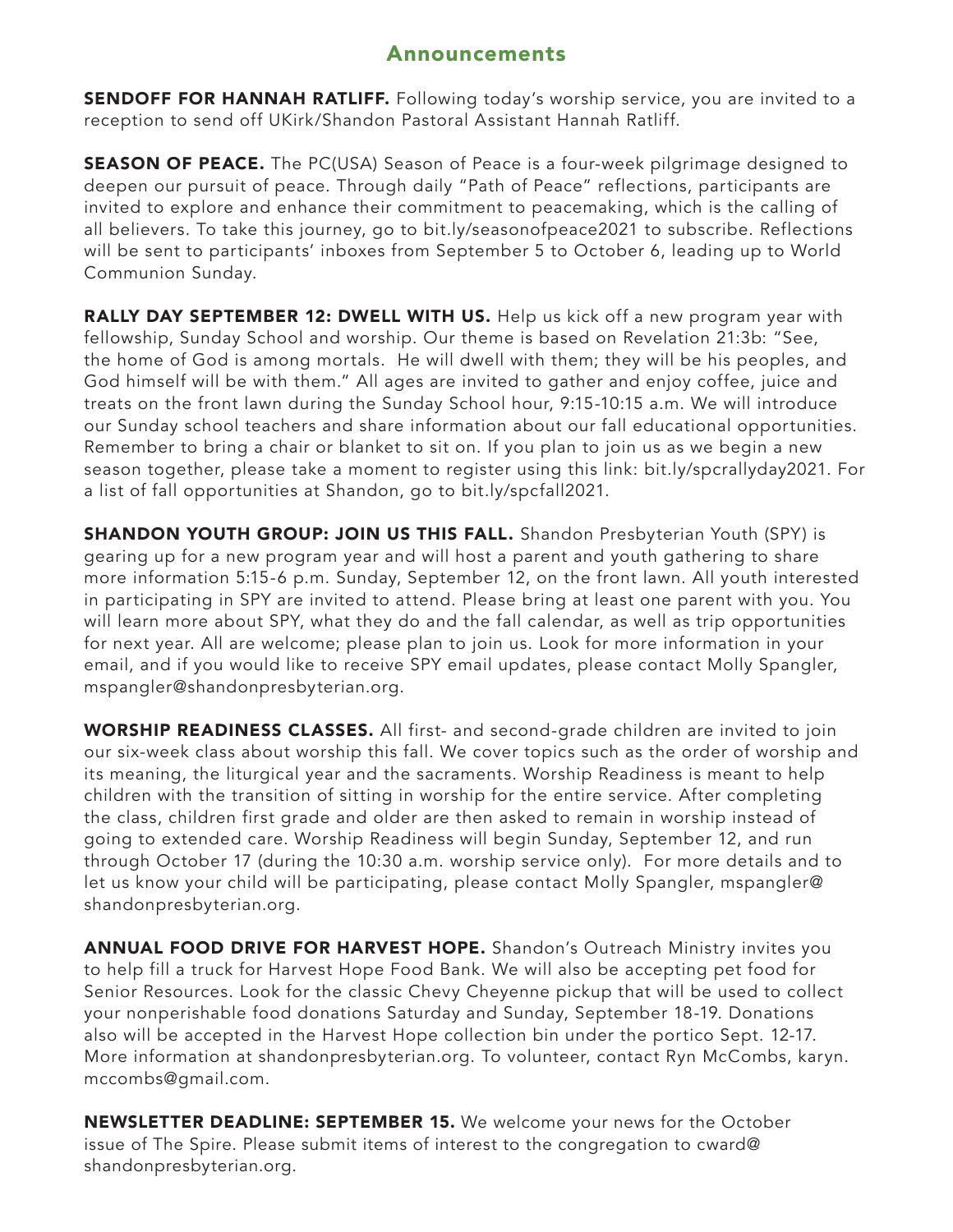**SHANDON ON WEDNESDAYS.** SOW programming is coming back! Mark your calendars for Wednesday evenings beginning September 15.

RECEPTION FOR THE BREARLEYS. Shandon Presbyterian Church is holding a belated reception honoring Rev. Bob Brearley and his wife Mary Ann, immediately following the 10:30 a.m. service, Sept. 19, on the front lawn at the corner of Woodrow and Blossom Streets. Bob led the Shandon flock through some stormy waters. His calm, steadfast counsel and perceptive spiritual guidance will not be soon forgotten. For that, we are grateful. When the Brearley's time of service at Shandon ended, the community was in the early days of the COVID pandemic and a proper farewell was not practical at that time. Shandon's pastoral leadership, Personnel Committee and the most recent Pastor Nominating Committee have concluded that now is the time to joyously honor Bob and Mary Ann's time at Shandon. All are welcome to attend the reception, Sept. 19, while following proper masking and distancing procedures.

INTERESTED IN LEARNING MORE ABOUT SHANDON? The most important thing you need to know about Shandon: There is always a place for you here. If you have other question or are interested in joining the church, attend out New Members Class at noon Sunday, September 26. Lunch and child care provided. Contact Rev. Jenny McDevitt, jmcdevitt@shandonpresbyterian.org, to sign up.